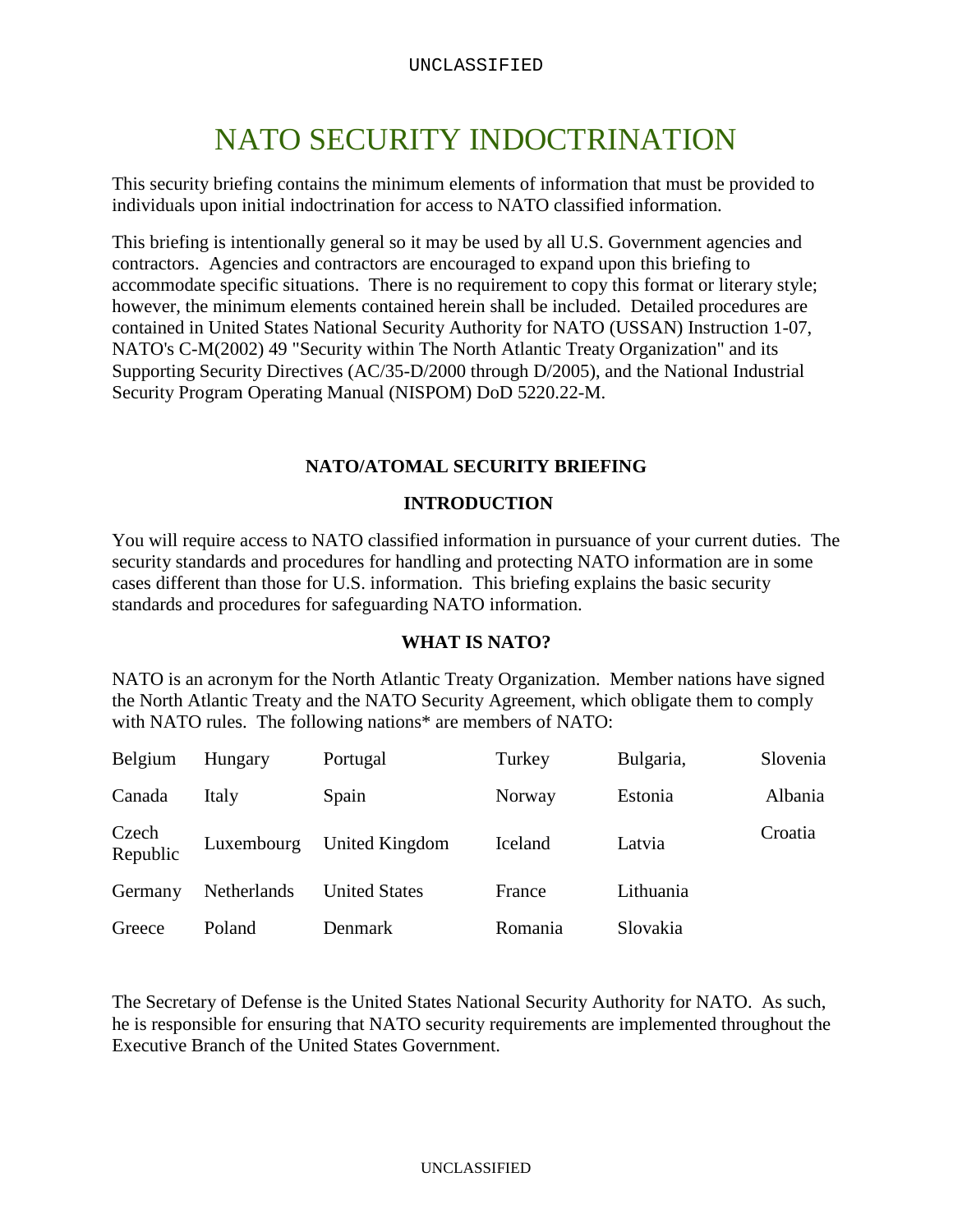#### UNCLASSIFIED

## **WHAT IS NATO INFORMATION?**

NATO information is information that has been generated by or for NATO, or member nation national information that has been released into the NATO security system. The protection of this information is controlled under the NATO security regulations, and access within NATO is determined by the holder, unless restrictions are specified by the originator at the time of release to NATO.

Material received by an agency direct from another NATO member nation may contain either NATO information generated by a NATO element or national information generated by a NATO member nation. If it has been marked "NATO" by the originating nation, it must be assumed to contain information released to NATO, and it is controlled under the NATO Security Program. If the material has a national classification marking and is not marked "NATO" by the originator, DO NOT apply a NATO marking unless you are informed in writing by the originator that the material is intended for NATO and is to be protected under the NATO Security Program. Moreover, the material or the information therein shall not be released into the NATO system without the prior written consent of the originator.

"RELEASABLE TO NATO" statements on U.S. material indicate that the information contained therein has been authorized under applicable disclosure policies for release to NATO and may be discussed within the NATO community. ONLY the copies that are being released to NATO shall be marked with a NATO marking. They are to be dispatched and controlled in the NATO registry system or in accordance with guidance provided by the supporting subregistry or control point. The remaining copies shall continue to be controlled as U.S. information. There must be a record, however, that the information has been authorized for release to NATO.

#### **CLASSIFICATION MARKINGS AND CATEGORIES OF NATO INFORMATION**

NATO has four levels of classified information: COSMIC TOP SECRET, NATO SECRET, NATO CONFIDENTIAL, and NATO RESTRICTED. Certain NATO information is further classified in a specific category as ATOMAL which can be either RESTRICTED DATA (RD) or FORMERLY RESTRICRED DATA (FRD). NATO also distinguishes official, unclassified information. The markings and categories of NATO information are described below.

**COSMIC TOP SECRET (CTS)** - This security classification is applied to information the unauthorized disclosure of which would cause exceptionally grave damage to NATO. (NOTE: The marking "COSMIC" is applied to TOP SECRET material to signify that it is the property of NATO. The term "NATO TOP SECRET" is not used.)

**NATO SECRET (NS)** - This security classification is applied to information the unauthorized disclosure of which would cause serious damage to NATO.

**NATO CONFIDENTIAL (NC)** - This security classification is applied to information the unauthorized disclosure of which would be damaging to the interests of NATO.

**NATO RESTRICTED (NR)** - This security classification is applied to information the unauthorized disclosure of which would be disadvantageous to the interests of NATO. (NOTE: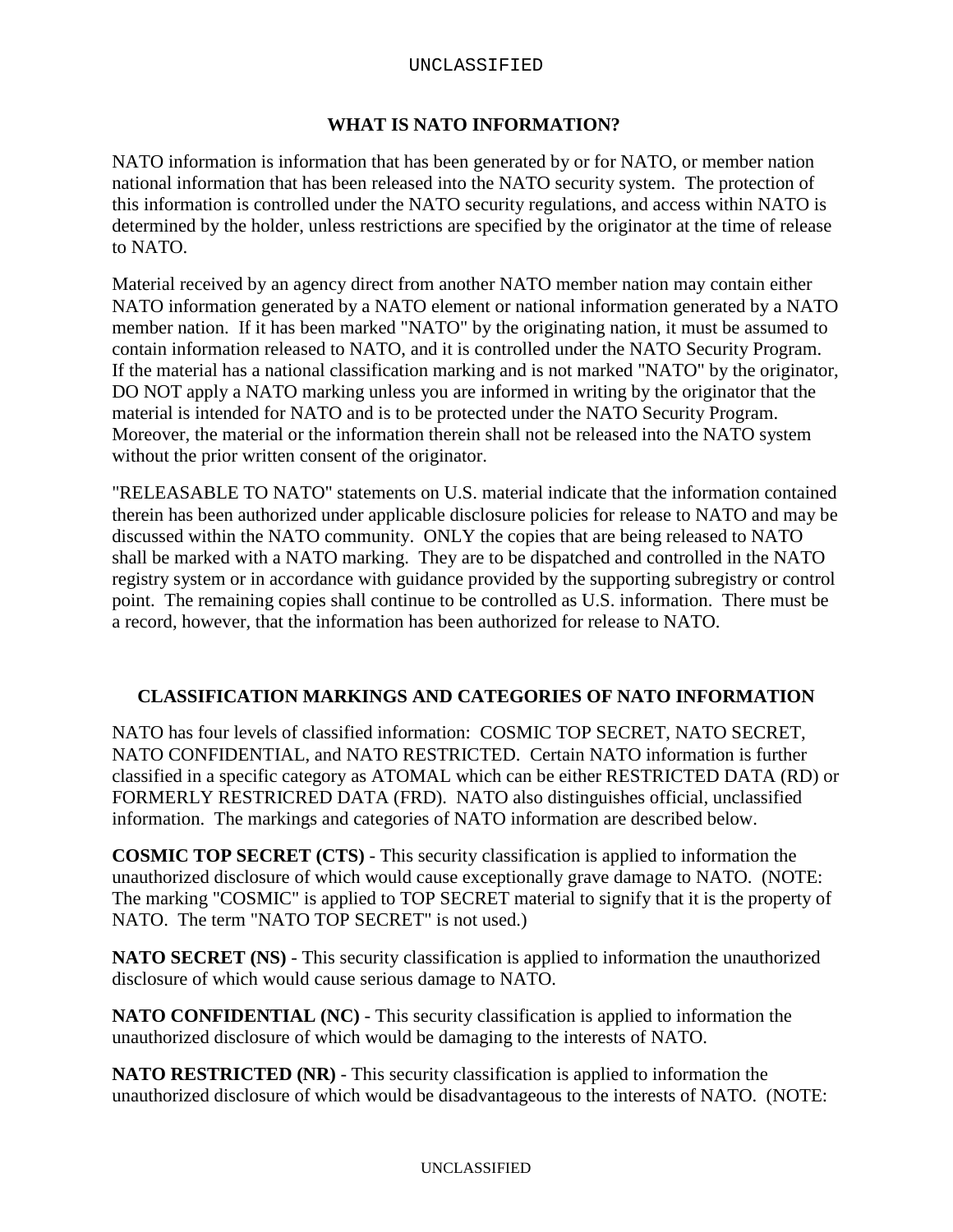Although the security safeguards for NATO RESTRICTED material are similar to those of FOR OFFICIAL USE ONLY, OFFICIAL USE ONLY, or SENSITIVE, BUT UNCLASSIFIED information, "NATO RESTRICTED" is a security classification.)

**ATOMAL** - ATOMAL information can be either U.S. Restricted Data or Formerly Restricted Data that is classified pursuant to the Atomic Energy Act of 1954, as amended, or United Kingdom ATOMIC information that has been officially released to NATO. ATOMAL information is marked either COSMIC TOP SECRET ATOMAL (CTSA), NATO SECRET ATOMAL (NSA), or NATO CONFIDENTIAL ATOMAL (NCA).

**NATO UNCLASSIFIED (NU)** - This marking is applied to official information that is the property of NATO, but does not meet the criteria for classification. Access to the information by non-NATO entities is permitted when such access would not be detrimental to NATO. In this regard, it is similar to U.S. Government official information that must be reviewed prior to public release.

(As of mid-2002, NATO has required its classified information to be portion-marked, i.e. with a classification marking applied to each paragraph heading, etc.)

## **ACCESS AUTHORIZATION**

**NATO Classified Information.** Your security official will inform you of your level of access to NATO classified material and whether you are authorized access to ATOMAL information (see below). Additionally, your agency should maintain a list indicating the levels of access for each assigned individual who is authorized access to NATO information for you to verify NATO access authorizations for other employees. As with U.S. information, access is NOT based on duty position, rank, or level of clearance. Access is based on need-to-know, the proper level of U.S. clearance, and an access briefing for a specific level and type of NATO/ATOMAL information. Remember, IT IS YOUR RESPONSIBILITY to ensure that an individual is authorized access to a particular type and level of classified NATO or/and ATOMAL information BEFORE you provide access. This responsibility applies to all modes of transmission, e.g., oral, written, visual and electronic. If in doubt, seek assistance from your security officer or NATO subregistry or control point. NATO information is provided to non-NATO nationals and entities only with the approval of the originator of the information. That approval is gained through the appropriate NATO committee.

**ATOMAL Information.** An employee of the Department of Defense or its contractors may be granted access to ATOMAL information only if the employee has a need-to-know to perform his or her job and has been appropriately cleared and briefed for access to Restricted Data. An employee of NASA may be granted access to ATOMAL information concerning aeronautical and space activities, if the individual is cleared for access to Restricted Data. All other individuals, and NASA employees requiring access to ATOMAL information other than that covering aeronautical and space matters, shall have a "Q" clearance issued by the Department of Energy. Interim clearances shall not be accepted as the basis for access to ATOMAL information.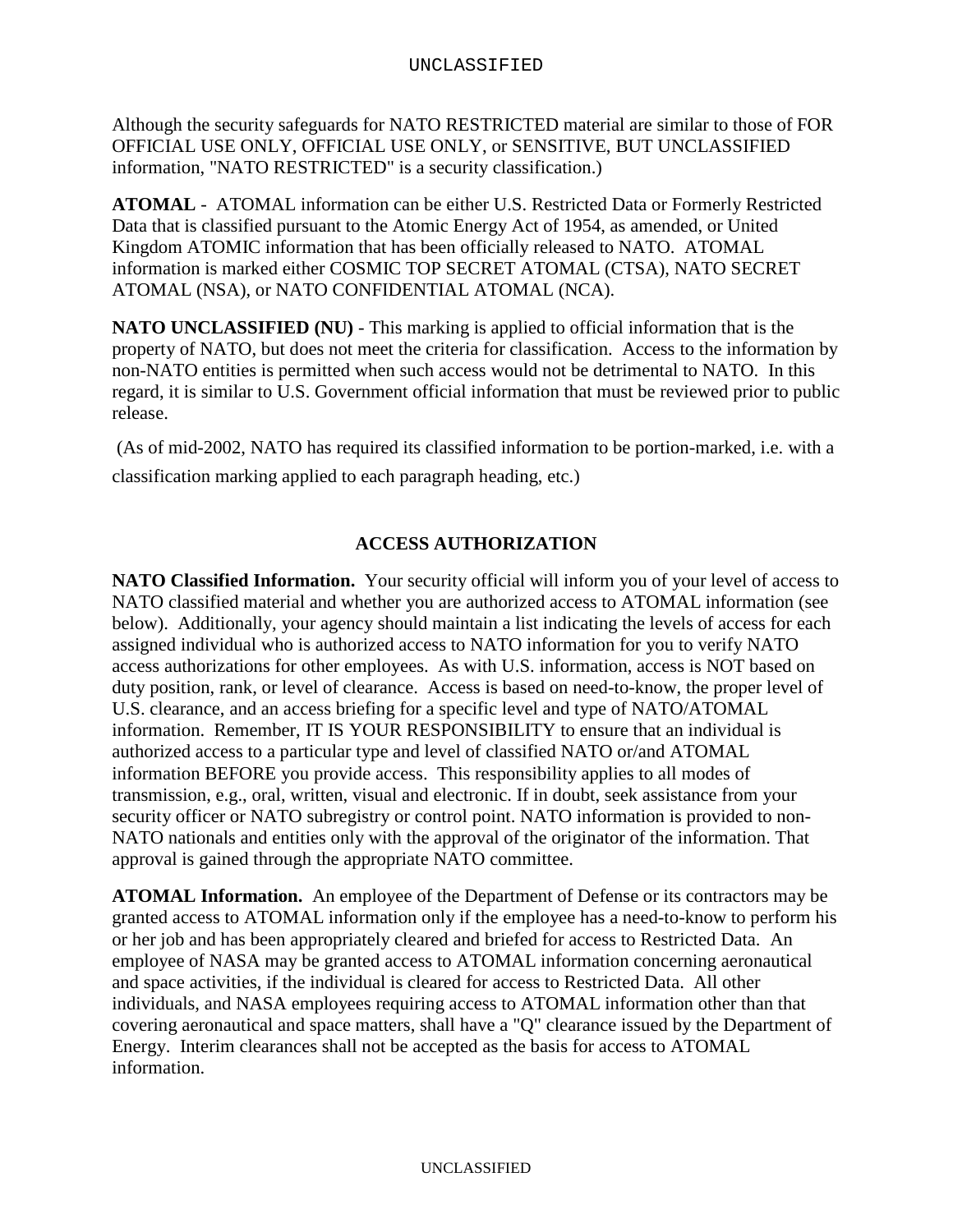## **THE REGISTRY SYSTEM**

A Central Registry has been established by each NATO member nation to ensure proper control and accountability of NATO classified documents. The Central United States Registry (CUSR) is located in Arlington, Virginia. As an official representative of the U.S. Security Authority for NATO, the CUSR oversees the administration of the U.S. registry system. The CUSR establishes all U.S. subregistries to execute the accountability and security management of NATO and ATOMAL material at various U.S. locations throughout the world. Based on location and volume of material, control points may be established to assist in these operations.

## **ACCOUNTING FOR NATO CLASSIFIED MATERIAL**

**COSMIC TOP SECRET, NATO SECRET, and all ATOMAL.** Receipts and logs shall be maintained on the receipt, disposition, destruction, and dispatch of COSMIC TOP SECRET, NATO SECRET, and all ATOMAL material. In addition, each individual is required to execute a disclosure record upon acquiring access to each item of CTS/CTSA material, or ATOMAL with special limitation restrictions.

NATO CONFIDENTIAL and NATO RESTRICTED. You are required to maintain administrative control of NATO CONFIDENTIAL and NATO RESTRICTED material adequate to preclude unauthorized access. Specific accounting records are not necessary unless they are required by the originator.

## **MARKING AND ACCOUNTING FOR U.S. DOCUMENTS CONTAINING**

## **NATO CLASSIFIED INFORMATION**

A newly generated U.S. classified document that contains NATO classified information shall bear a U.S. classification marking that reflects the highest level of NATO or U.S. classified information it contains. Declassification and downgrading instructions shall indicate that the NATO information is exempt from downgrading or declassification without the prior consent of NATO; the reason to be cited is "foreign government information." The statement "THIS DOCUMENT CONTAINS NATO CLASSIFIED INFORMATION" will be affixed to the front cover or first page, if there is no cover. Portions that contain NATO classified information shall be marked to identify the information (e.g., NS). The document shall be accounted for, safeguarded and controlled as specified for NATO documents of the same classification.

If a record is required for the NATO classification information, a U.S. document containing the NATO information will be logged, accounted for and handled in the same manner as required for the NATO information. However, NATO reference numbers are not required. A record shall be maintained of source NATO documents, as required for derivatively classified U.S. documents. Existing U.S. documents that do not meet this requirement shall be marked and handled according to these procedures when they are removed from the files for use.

AIS storage media shall be handled as described in C-M(2002)49 and its Supporting Directives and in the USSAN 1-07, Para. 7.11, 1-2)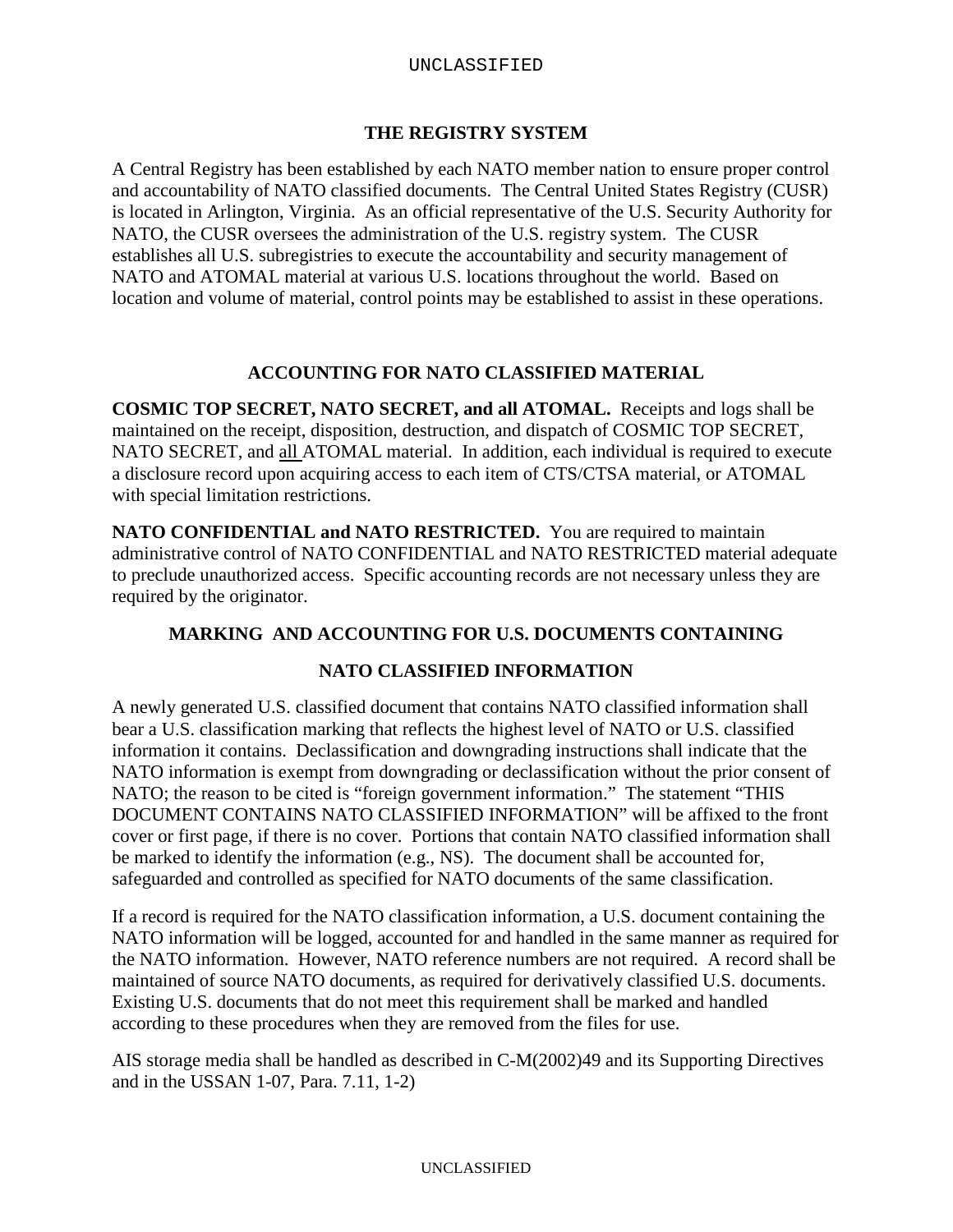## **SAFEGUARDING NATO MATERIAL**

**General.** The physical security requirements for material marked NATO CONFIDENTIAL and above are the same as for U.S. material of the same level of classification. NATO RESTRICTED material may be stored in a locked filing cabinet, book case, desk or other such container, or in a room or building that is locked during non-duty hours, provided access to the room or building is controlled so that only authorized personnel can gain access to the information. All personnel with access to a security container that is used to store NATO information must be briefed and authorized access to the level and type of NATO information that is stored in that container.

**Segregation.** You are required to ensure that NATO and non-NATO material are filed separately. ATOMAL material must be filed separately from non-ATOMAL material. This may be accomplished by using a separate security container or, to conserve storage space, by using separate drawers or file dividers in the same security container holding U.S. classified material. Additionally, you are required to segregate ATOMAL control records from non-ATOMAL control records.

**Combinations.** Combinations to security containers containing NATO classified material must be changed at least annually, upon departure of an individual with access to the combination, or if the combination has been or is suspected of having been compromised.

**Transmission.** The national or international transmission of CTS and CTSA material shall be through the registry system using a cleared government courier service; for example, diplomatic pouch or military courier service. The national and international transmission of NS, NSA, NC, and NCA shall be by cleared courier, or by appropriately cleared and briefed employees who possess courier identification and authorization, or by U.S. registered mail using the same provisions as prescribed for U.S. classified material. Receipts are required for CTS, NS and all ATOMAL material. NC may also be sent by U.S. First Class mail between U.S. Government activities within the United States. In urgent situations, the United States Postal Service Express Mail may be used to transmit material NS and below within the United States, its Territories, and the District of Columbia. However, there are restrictions on the use of Express Mail; guidance should be sought from your security officer or subregistry or control point. NR material may be sent by U.S. First Class mail within the United States and to an APO/FPO or NATO address through the U.S. or NATO member nation postal service.

**Automated Information Systems (AIS).** Systems must be accredited specifically to handle NATO classified information. Organizations with AIS systems accredited for handling NATO classified information must issue instructions for processing, handling and accounting for NATO classified information. Be sure you receive a copy of those instructions and apply them.

**Destruction.** The destruction of CTS, CTSA, NS, NSA, and NCA material will be accomplished only by registry system personnel using a destruction certificate and a method approved for the destruction of U.S. material of the same level of classification. NATO RESTRICTED and NATO CONFIDENTIAL shall be destroyed by any means authorized for U.S. CONFIDENTIAL material.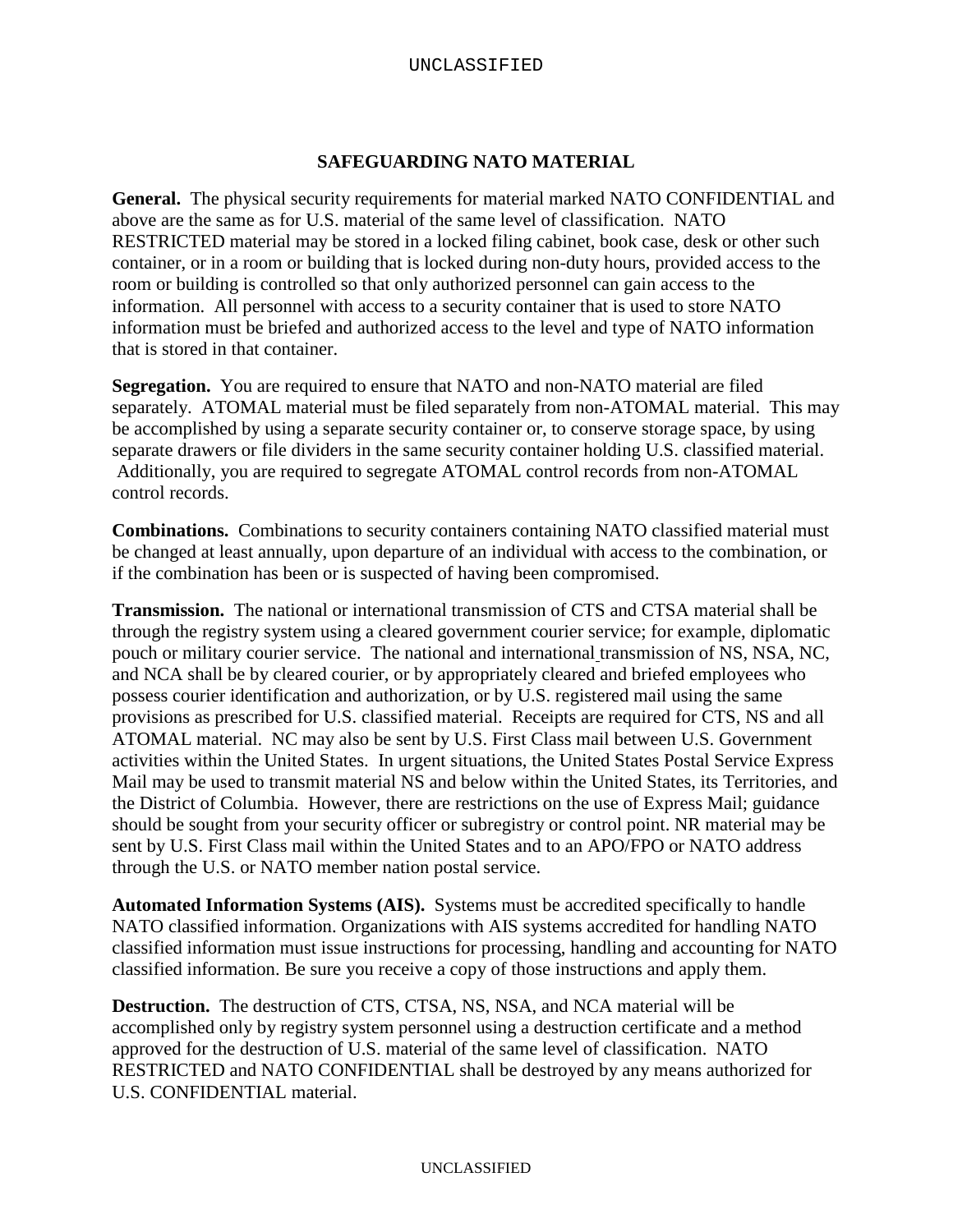**Reproduction.** COSMIC documents shall be reproduced by the Central US Registry and COSMIC Subregistries which must report the number of copies made to the CUSR. Reproduction of ATOMAL (CTSA, NSA and NCA) shall be made only by the CUSR, ATOMAL Subregistries and ATOMAL Control Points. Reproduction of NATO Secret and below may be produced by the addressee under strict need-to-know principle and provided that the originator has not restricted reproduction. Reproduced copies shall be accounted for and safeguarded in the same manner as the original.

## **SECURITY VIOLATIONS AND POSSIBLE**

#### **LOSS/COMPROMISE OF NATO CLASSIFIED MATERIAL**

**General.** NATO guidelines are very similar to those used for U.S. material. However, the servicing subregistry or control point must be informed of the incident, in addition to the responsible security or counterintelligence officials.

**Procedures.** If you find NATO material unsecured and unattended, immediately contact your security officer or registry system official. Stay with the material and wait for the security officer or registry official to arrive. Do not disturb the area or material. Do not allow anyone else to disturb the area or allow unauthorized personnel to have access to the material.

If it is necessary that you leave the area before your security officer or registry system official can assume custody, place the material in a security container and lock the container. If the container is already locked, and your are not authorized access, or there is no container, take the material directly to an appropriately cleared security or registry system official, explain the circumstances, and obtain a receipt for the material.

**Espionage, Sabotage, Terrorism, and Deliberate Compromise.** Information concerning a deliberate compromise of NATO/ATOMAL material, attempted or actual espionage directed against NATO/ATOMAL information, or actual or planned terrorist or sabotage activity against facilities or users of NATO classified material, shall be reported promptly to your security officer or to your agency's counterintelligence officer or the Federal Bureau of Investigation. The following are typical reportable situations:

 1. Attempts by unauthorized persons to obtain classified information concerning NATO or U.S. facilities, activities, personnel, or material through questioning, elicitation, bribery, threats, or coercion, either by direct or indirect contacts or correspondence.

 2. Attempts by unauthorized persons to obtain classified information through photographing, wiretapping, eavesdropping, observation, or by any other means.

 3. Attempts by persons with known, suspected, or possible foreign intelligence backgrounds, associations, or activities to establish a friendship or a social or business relationship, or to place you under obligation through special treatment, favors, gifts, money, or other means.